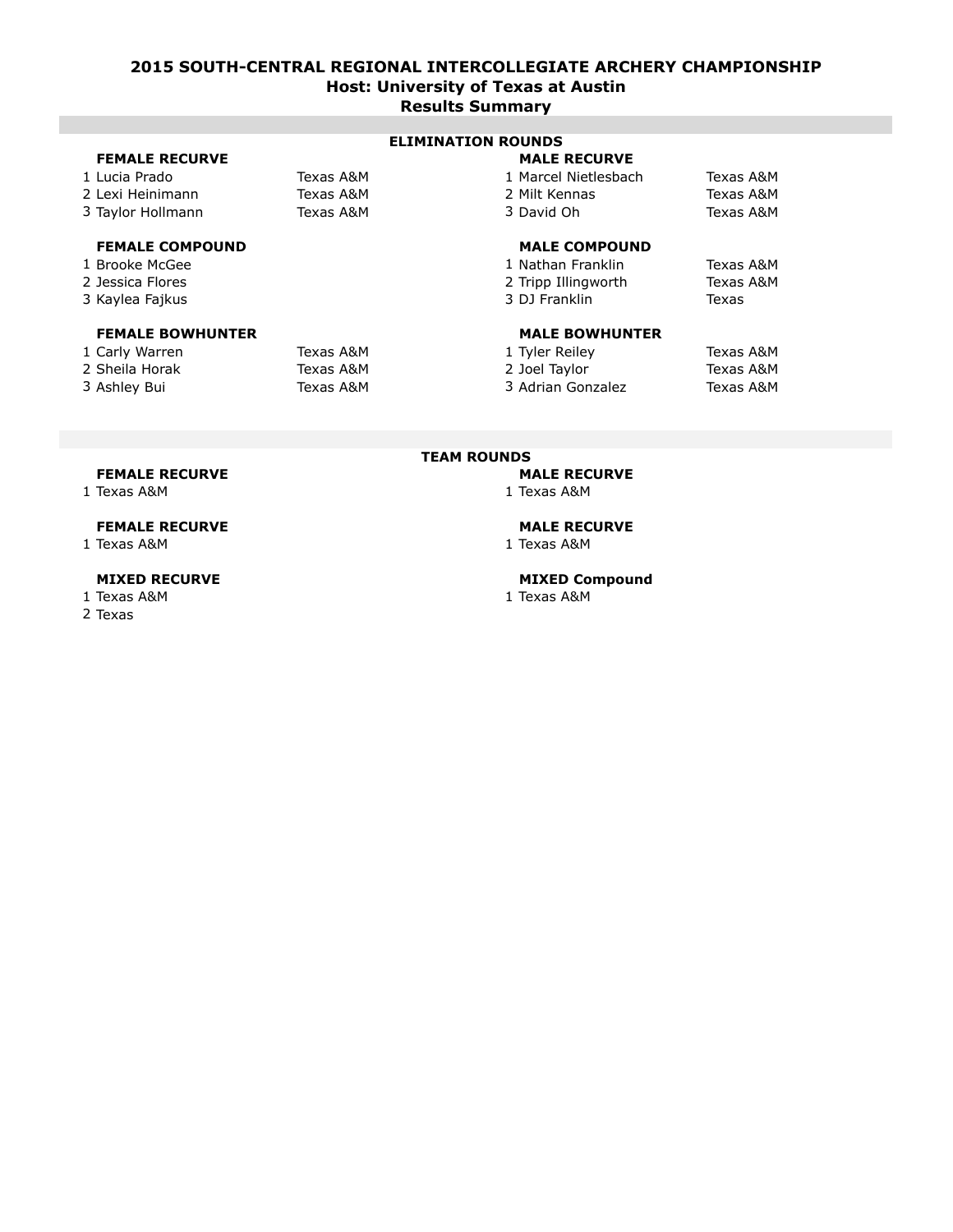# **USA ARCHERY SOUTH-CENTRAL REGIONAL COLLEGIATE CHAMPIONSHIPS APRIL 25, 2015**

## **RANKING ROUND**

| * Female Recurve Collegiate                         | $\mathbf{1}$ | $\overline{2}$          | <b>Total</b> | 10's     | X's            |
|-----------------------------------------------------|--------------|-------------------------|--------------|----------|----------------|
| 1 Prado, Lucia<br>Texas A&M                         | 263          | 264                     | 527          | 6        | $\mathbf{1}$   |
| Texas A&M<br>2 Goforth, Clara                       | 243          | 249                     | 492          | 3        | 0              |
| Texas A&M<br>3 Heinimann, Lexi                      | 253          | 213                     | 466          | 5        | $\mathbf 0$    |
| 4 Kuan, Tiffany<br>University of Texas at Austin    | 209          | 170                     | 379          | $\Omega$ | $\mathbf 0$    |
| 5 Hollmann, Taylor<br>Texas A&M                     | 185          | 192                     | 377          | 2        | $\Omega$       |
| * Male Recurve Collegiate                           | $\mathbf{1}$ | $\overline{2}$          | <b>Total</b> | 10's     | X's            |
| Texas A&M<br>1 Nietlisbach, Marcel                  | 281          | 297                     | 578          | 13       | 0              |
| 2 Oh, David<br>University of Texas at Austin        | 285          | 270                     | 555          | 3        | $\overline{2}$ |
| Texas A&M<br>3 Kennas, Milt                         | 240          | 275                     | 515          | 11       | $\mathbf 0$    |
| 4 Franklin, Cody<br>Texas A&M                       | 245          | 171                     | 416          | 1        | 1              |
| 5 Lambarri, Aarron<br>University of Texas at Austin | 174          | 168                     | 342          | 0        | 0              |
| * Female Compound Collegiate                        | $\mathbf{1}$ | 2                       | <b>Total</b> | 10's     | X's            |
| Texas A&M<br>1 McGee, Brooke                        | 306          | 321                     | 627          | 18       | 7              |
| 2 Fajkus, Kaylea<br>Texas A&M                       | 291          | 287                     | 578          | 7        | 0              |
| 3 Flores, Jessica<br>Texas A&M                      | 257          | 246                     | 503          | 7        | 2              |
| * Male Compound Collegiate                          | $\mathbf{1}$ | $\overline{\mathbf{2}}$ | <b>Total</b> | 10's     | X's            |
| 1 Franklin, DJ<br>Texas A&M                         | 343          | 337                     | 680          | 39       | 4              |
| 2 Franklin, Nathan<br>Texas A&M                     | 328          | 321                     | 649          | 22       | 9              |
| Texas A&M<br>3 Freeman, Justin                      | 320          | 319                     | 639          | 25       | 8              |
| 4 Illingworth, Tripp<br>Texas A&M                   | 279          | 300                     | 579          | 5        | 5              |
| * Female Bowhunter Collegiate                       | $\mathbf{1}$ | $\mathbf{2}$            | <b>Total</b> | 10's     | X's            |
| Texas A&M<br>1 Pardue, Clara                        | 311          | 303                     | 614          | 14       | 1              |
| Texas A&M<br>2 Bui, Ashley                          | 298          | 299                     | 597          | 10       | $\overline{2}$ |
| 3 Warren, Carly<br>Texas A&M                        | 296          | 287                     | 583          | 6        | $\overline{4}$ |
| 4 Horak, Sheila<br>Texas A&M                        | 270          | 312                     | 582          | 12       | 6              |
| * Male Bowhunter Collegiate                         | $\mathbf{1}$ | $\overline{2}$          | <b>Total</b> | 10's     | X's            |
| Texas A&M<br>1 Reiley, Tyler                        | 326          | 313                     | 639          | 25       | $\Omega$       |
| 2 Knauth, Cameron<br>Texas A&M                      | 323          | 314                     | 637          | 19       | 0              |
| 3 Taylor, Joel<br>Texas A&M                         | 318          | 312                     | 630          | 21       | 0              |
| 4 Gonzalez, Adrian<br>Texas A&M                     | 290          | 301                     | 591          | 11       | 2              |
| * Male Recurve Guest                                | $\mathbf{1}$ | $\mathbf{2}$            | <b>Total</b> | 10's     | X's            |
| 1 Saylam, Kutalmis<br>University of Texas at Austin | 265          | 271                     | 536          | 6        | 2              |
| 2 Carnes, Chase<br>University of Texas at Austin    | 150          | 155                     | 305          | 2        | 0              |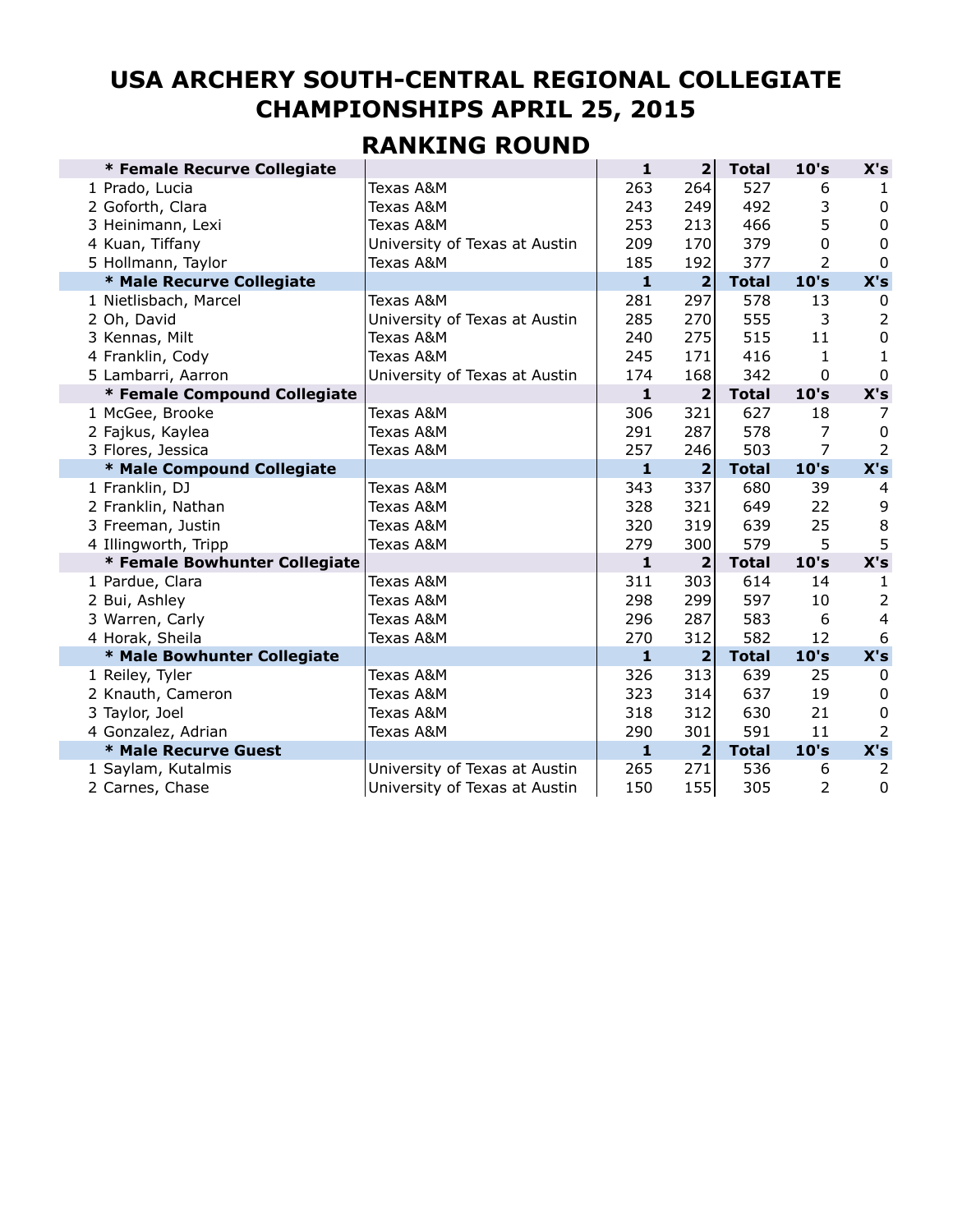### **2015 US ARCHERY COLLEGIATE SOUTH-CENTRAL REGIONAL CHAMPIONSHIPS WOMEN'S RECURVE ELIMINATION ROUND**

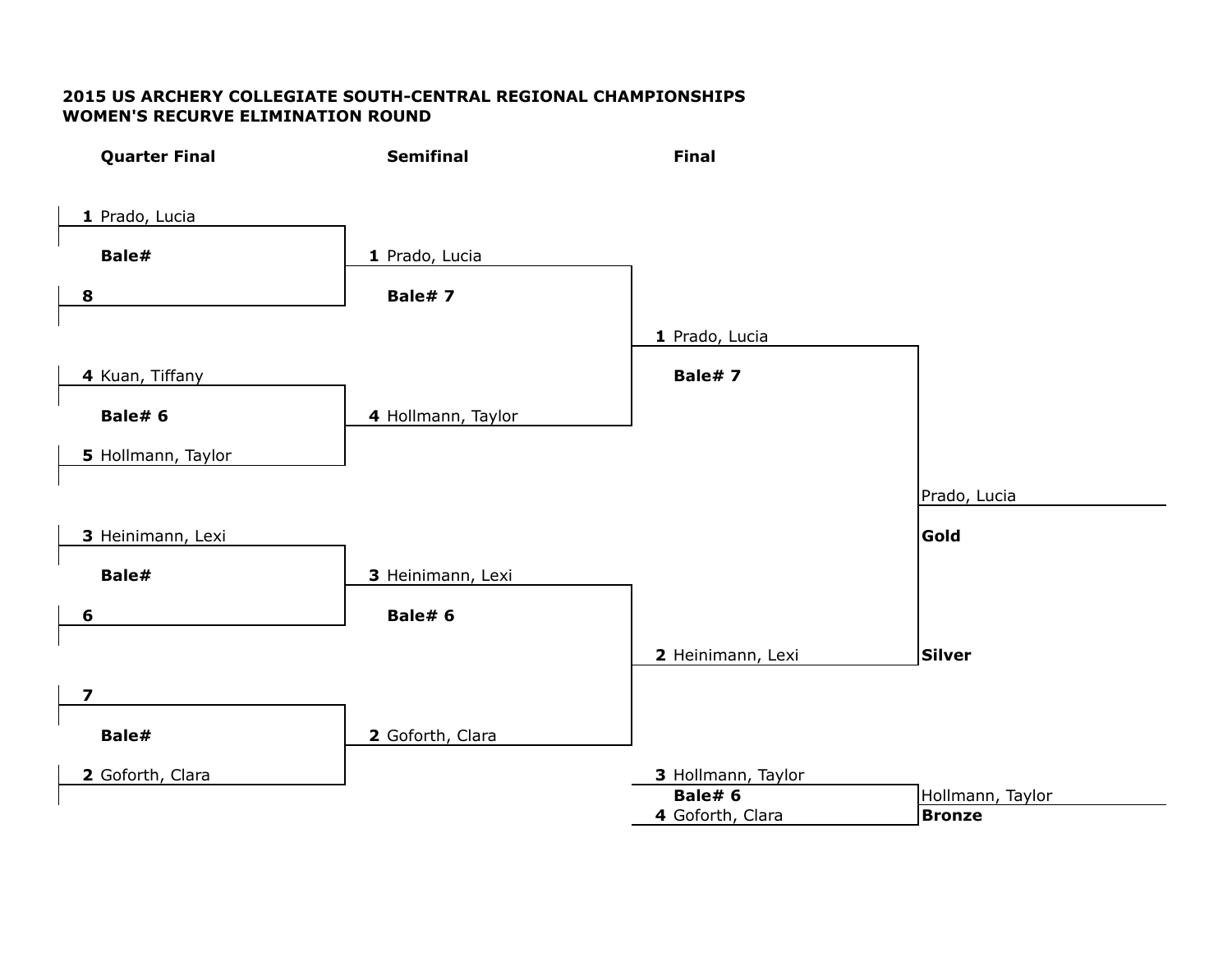### **2015 US ARCHERY COLLEGIATE SOUTH-CENTRAL REGIONAL CHAMPIONSHIPS MEN'S RECURVE ELIMINATION ROUND**

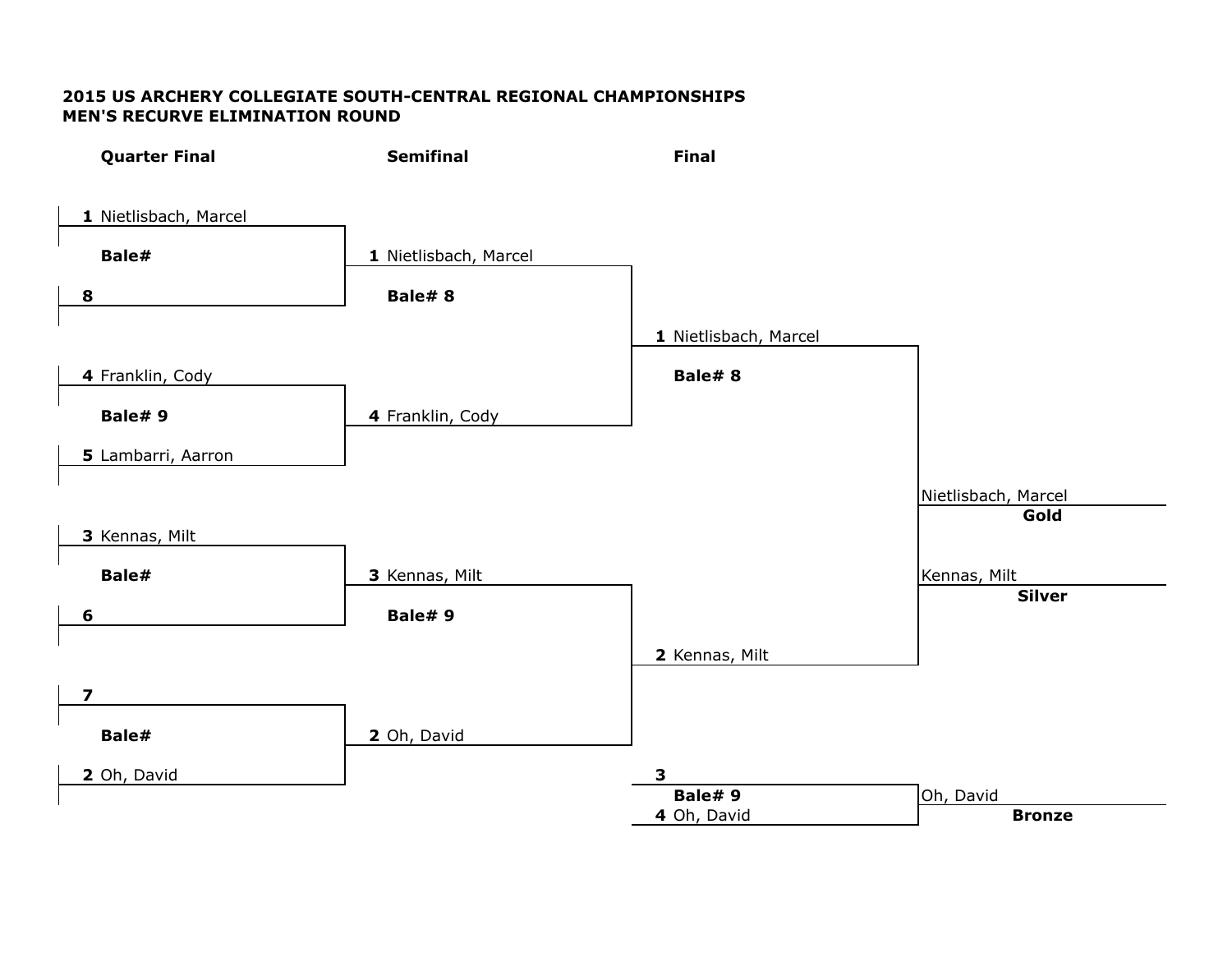### **2015 US ARCHERY COLLEGIATE SOUTH-CENTRAL REGIONAL CHAMPIONSHIPS WOMEN'S COMPOUND ELIMINATION ROUND**

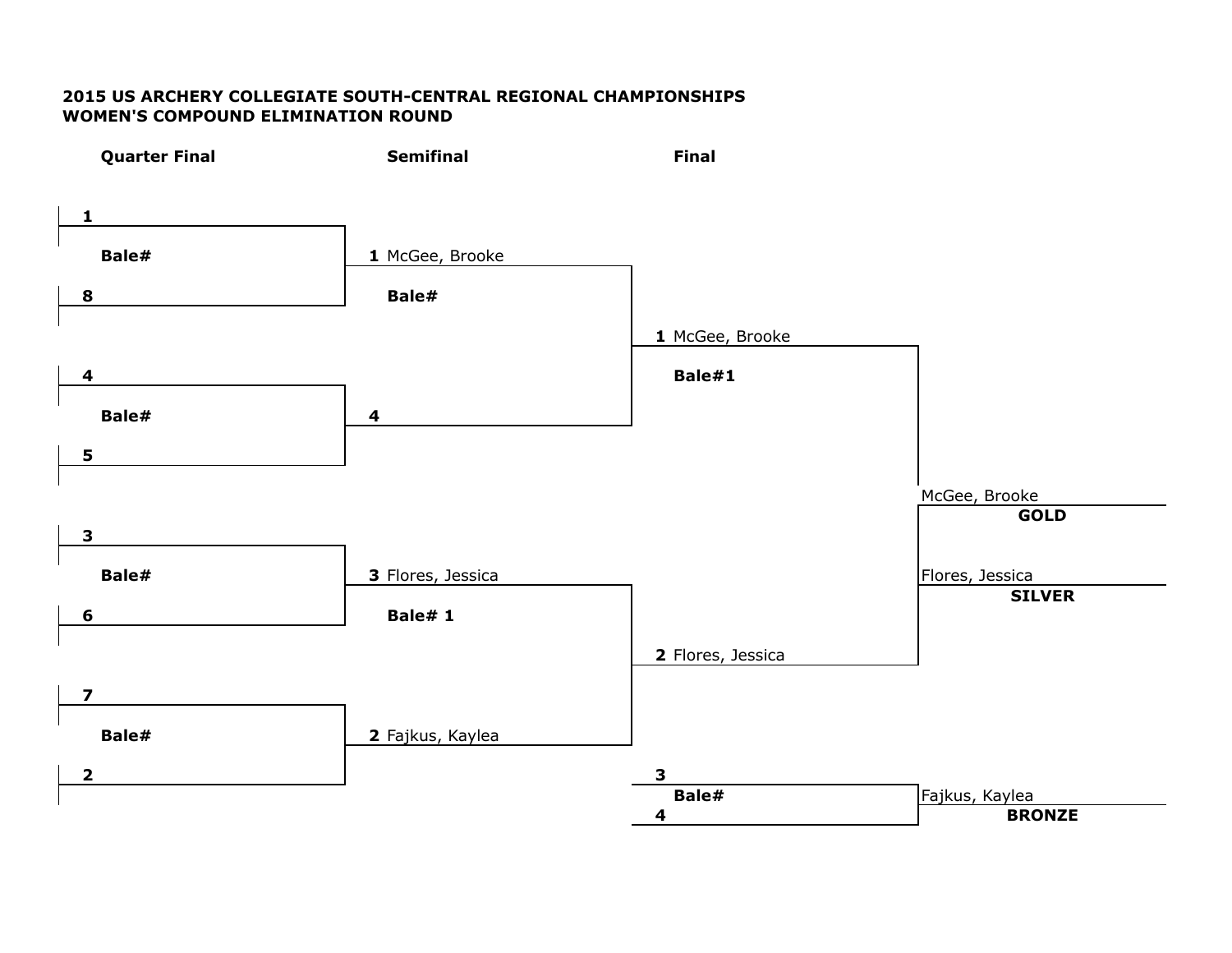### **2015 US ARCHERY COLLEGIATE SOUTH-CENTRAL REGIONAL CHAMPIONSHIPS MEN'S COMPOUND ELIMINATION ROUND**

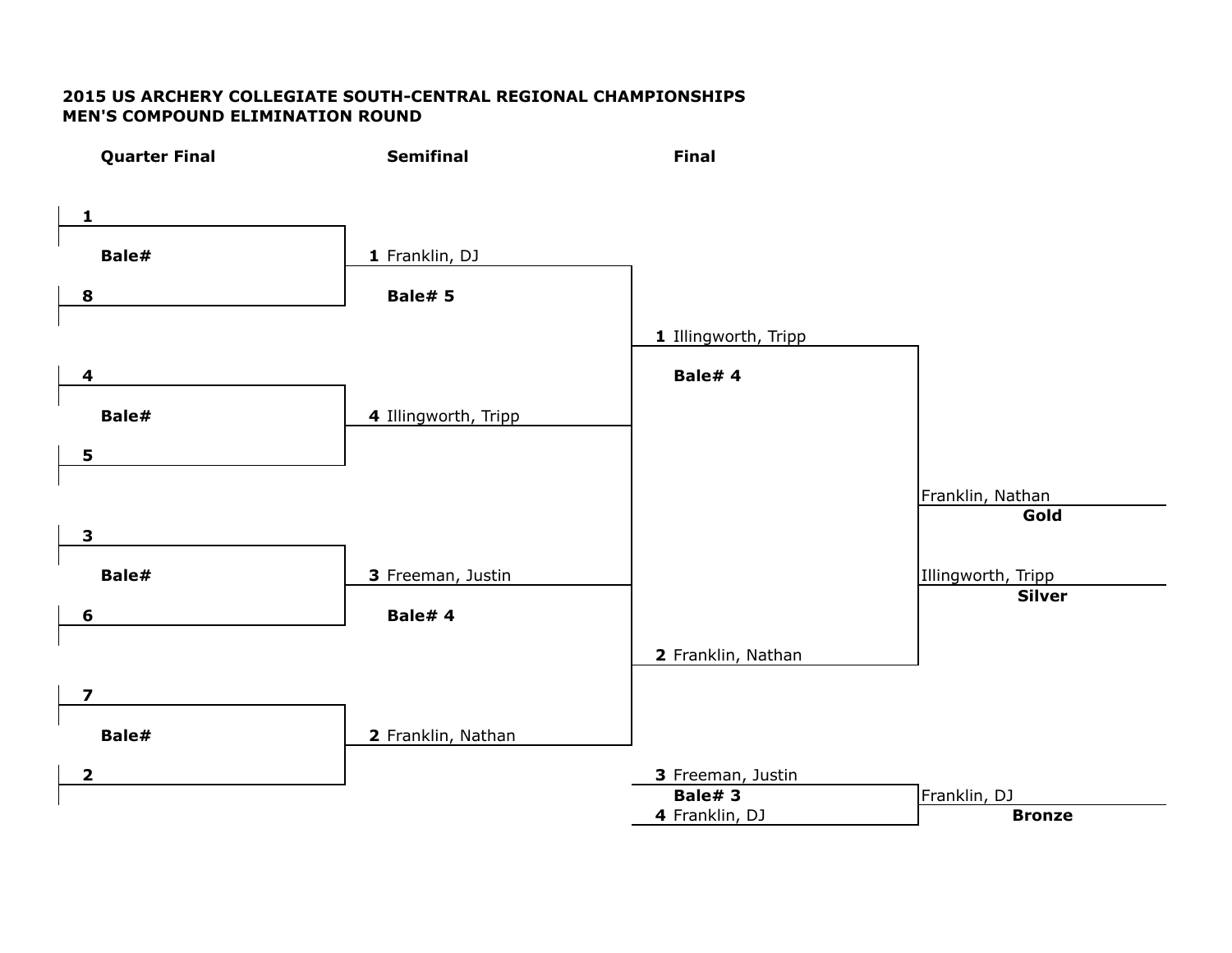#### **2015 US ARCHERY COLLEGIATE SOUTH-CENTRAL REGIONAL CHAMPIONSHIPS WOMEN'S BOWHUNTER ELIMINATION ROUND**